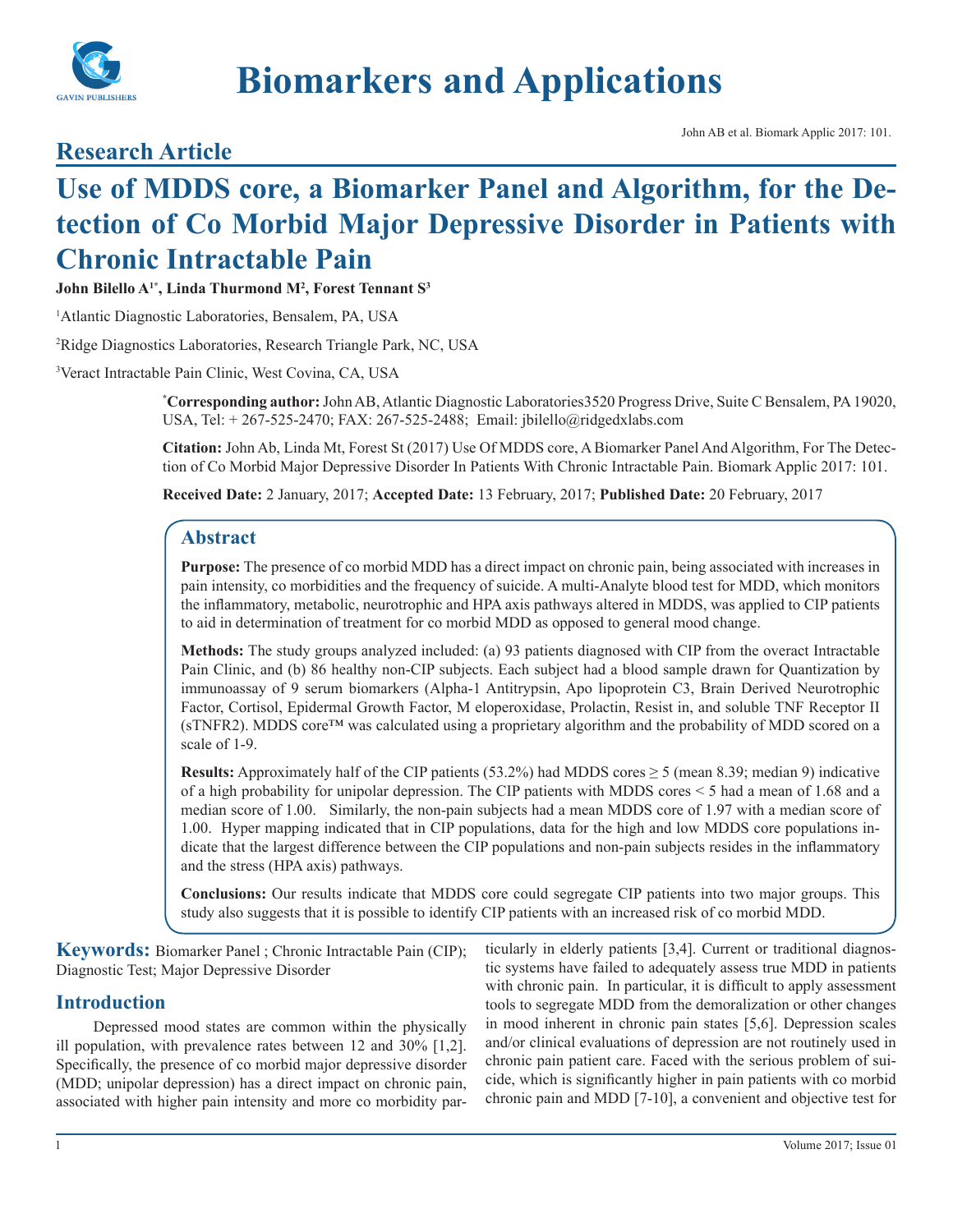depression diagnosis in chronic pain patients is needed.

Patients with Chronic Intractable Pain (CIP) all have incurable, extremely painful conditions. These patients may be nonfunctional, bedridden or housebound and often suffer from fatigue, insomnia, along with depression and anxiety. Objective assessment invariably reveals intermittently elevated blood pressure and pulse rate and abnormal concentrations of serum cortisol and other adrenal hormones, indicating the presence of a severe and extended stress state [11-13]. In clinical practice, it is useful to consider CIP a central pain syndrome when affected individuals have multifocal pain combined with other somatic symptoms indicated above. CIP, like other neuropathic pain states, may be directly caused by eliciting neuro inflammation which leads to damage or dysfunction of the central nervous system. To this point, animal studies demonstrated that activated microglia and astrocytes can produce cytokines such as TNF α and IL1β, which are thought to play an essential role in the pathogenesis of chronic pain [14,15]. Recently Loggia et al [16] using PET scan data has found direct evidence of neuroinflammation in key regions of the brains of patients with chronic pain. Similarly, there is evidence of the involvement of glia and microglial cell activation in the neuropathology of mood disorders [17-20].In addition, it has been suggested that the expression, secretion and/or actions of neurotrophin (NTs) at the synapse to modify synaptic transmission and connectivity [21-23].

The MDD score™ biomarker panel and algorithms were initially developed to aid in the diagnosis of Major Depressive Disorder (MDD). Target biomarkers were selected based on their role in biological systems with known involvement in the pathophysiology of depression including: neurotrophic, hypothalamic-pituitaryadrenal, metabolic and inflammatory pathways [24,25].Given the similarity in the mechanistic pathways involved in both chronic pain and major depressive disorder [26,27] we applied the MDDS core biomarker panel to a series of patients with CIP.

#### **Methods**

#### **Patient Population**

The study group consisted of 94 (94) patients from the Veract Intractable Pain Clinic diagnosed with Centralized Intractable Pain (CIP), with a mean age of  $46.6 \pm 1.2$  (range from 24-72 years). Fifty-nine ( $\sim$ 63%) were female and 35 ( $\sim$ 37%) were male. The average BMI for females was 26.5±7.8 (range from 13.3-48.7).The average BMI for males was 27.9±4.2 (range from 19.6-40.9).

There were no specific exclusion criteria for pain patients based upon gender or other co morbidities; patients 18 years and younger were excluded. All medications were allowed, while they

represent potential confounders, they were substantially diverse and often used in combination and essential for the patient's wellbeing.

#### **Healthy Subjects without Chronic Pain**

Samples from healthy normal subjects (non-pain) were obtained from the Brain Institute of the University of Utah (n=9) Caritas St. Elisabeth Medical Center (Boston MA) (n=3). These 12 patients were selected based upon clinical interviews at both academic sites. A series of serum samples from normal subjects (n=31) with no history of neurologic disease, mood disorders or chronic pain were obtained from a commercial source (Precision Med, San Diego CA). In addition, we procured serum samples prospectively from healthy volunteers in both San Diego, CA (n=9) and Durham, NC (n=35). Non-pain subjects from local sources were excluded if they were taking drugs for chronic pain (e.g. opioids, NSAIDS, antidepressants). The quality of life in the normal volunteer population was assessed using the PHQ-9 [28] patients with PHQ-9 scores  $>5$  were excluded. Female subjects without chronic pain (n=40) had an average BMI of 25.0±6.4 as compared to males (n=46) who had an average BMI of 27.7±4.8.

#### **Sample Collection and Handling**

Each study subject provided a blood sample, which was processed to collect serum. The sites prepared serum under standardized conditions. Briefly, blood was allowed to clot for 30 minutes, centrifuged 10 minutes at 1300 x g (RCF: Relative Centrifugal Force) to collect serum that was a liquated within 30 minutes of centrifugation. Serum samples were promptly shipped at 4 °C (or frozen at ─80 °C until ready for shipment on dry ice) to the Ridge Diagnostics CLIA Laboratory (Research Triangle Park, NC). The date and time of the blood draw was recorded by the study site for each sample, along with subject gender, height, and weight. All samples were identified by a sequentially applied accession number which blinded the technician doing testing to the source of the sample and patient identifiers.

#### **Serum Biomarker Assays**

Serum levels of the 9 biomarkers in the MDDS core panel, (Alpha1 Antitrypsin [A1AT], A polipoprotein C3[ApoC3], Brain Derived Neurotrophic factor [BDNF], Cortisol, Epidermal Growth Factor [EGF], My eloperoxidase [MPO], Prolactin [PRL], Resist in [RETN], and soluble Tumor Necrosis Factor alpha receptor type II [s TNFRII]), were measured by individual quantitative immunoassays. Standard curves for calibrating the quantity of each biomarker were generated by dilutions of each purified protein. The range of the standards for each assay was based upon the Ridge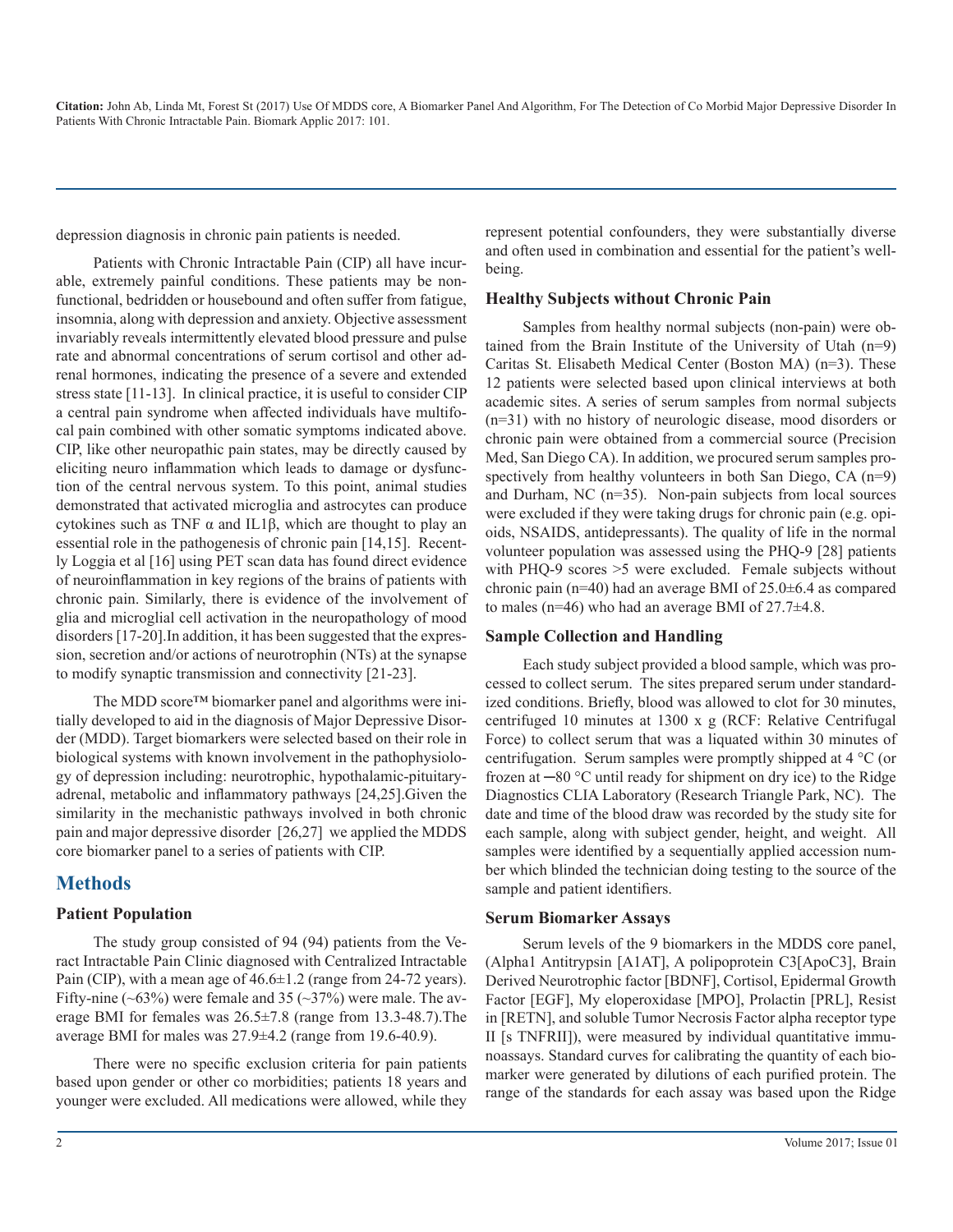CLIA regulated laboratory's analysis of multiple samples to establish the standard distribution surrounding the concentrations found in the serum of male and female subjects. Both A1AT and ApoC3 concentration was measured by an analytically validated immune turbid metric assay developed at the Ridge Laboratory. BDNF and s TNFRII concentrations were determined using Quantizing human ELISA kits from R&D Systems (Minneapolis, MN), EGF and RETN concentrations were determined using reagents from R&D Systems in a validated immunoassay developed at the Ridge Laboratory, MPO was measured by a human serum ELISA kit obtained from ALPCO Immunoassays (Salem, NH), prolactin in serum was measured using a human serum ELISA obtained from Mono bind (Lake Forest, CA), and cortisol in serum was quantified using a competition ELISA (Mono bind)).

As previously reported a proprietary algorithm was used to generate an MDDS core (range 1-9) using serum biomarker concentration.

#### **Biomarker Hyper mapping**

This approach involves the construction of a multi analyze hyper map versus analyzing single markers either alone or in groups. Using clusters of biomarkers reflective of different physiologic parameters (e.g. HPA axis vs. Metabolic vs. Inflammatory biomarkers), the patient's biomarker responses are mapped onto a multi-dimensional hyperspace [29]. Distinct coefficients are used to create the hyperspace vectors for subsets of patients and age matched normal subjects. The inflammation pathway vector is a compilation of the weighted transformed values of three biomarkers: A1AT, MPO and s TNFRII. Our calculated HPA axis (our stress response system) vector is composed of the biomarkers: cortisol and EGF. Metabolic pathway vectors are the weighted transformed values of three biomarkers: PRL, RETN and ApoC3. The neurotrophic pathway is represented by the weighted transformed value for BDNF. In the example shown in figure 1below, in this example the x, y, and z axes had the values 2, 3, 5. Thus this patient's location in 3D hyperspace (P) would be described by the hyperspace vector values 2, 3, 5. As an alternative to the hyperspace map, a comparison between pathways can be performed by calculating the pathway value for each patient within a test group and then use a box-whisker plot to compare groups. A histogram can also be developed, after determining the mean of each test group.

#### **Results**

#### **MDDS cores for CIP Patients**

Based upon previous data [24,25], a score of within the range of 5 - 9 indicates that the patient has an approximately 90% likelihood of having MDD. Forty-eight percent of the patients had an MDDS core below 5 and based upon earlier findings has approximately 95% likelihood of not having MDD. Figure 1: below shows a histogram of the MDDS cores obtained for the 94 CIP patients. Fifty-two percent of the patients had MDDS cores  $\geq$  5 (red bars).



**Figure 1:** Example of a 3-dimentional hyperspace map a hyper map of patient P is shown with the coordinates 2, 3, 5 for the x, y and z axes respectively.

The histogram above indicates a bimodal distribution with approximately half of the CIP patients having MDDS cores >5. Sensitivity and Specificity of the test from controlled studies of healthy subjects and MDD patients were 94% and 92% respectively [24,25]. The sensitivity and specificity of MDDS core for the CIP population is presently unknown. Figure 2: Histogram of the MDDS cores of a series of 94 CIP patients. A group of 9 biomarkers was used in a combination algorithm to calculate the MDDS core for each patient





The CIP patients with an MDDS core  $\geq$  5 were comprised of 34 females and 16 males, while the patients with the MDDS cores of less than 5 had 25 females and 19 males. While the males were nearly identical with regards to BMI (average BMI 27.5); the females with the MDDS core  $\geq$  5 had a mean of 28.0  $\pm$  8.4 while their  $\leq$ 5 comparators had an average of 24.4  $\pm$  8.4 (p=0.07).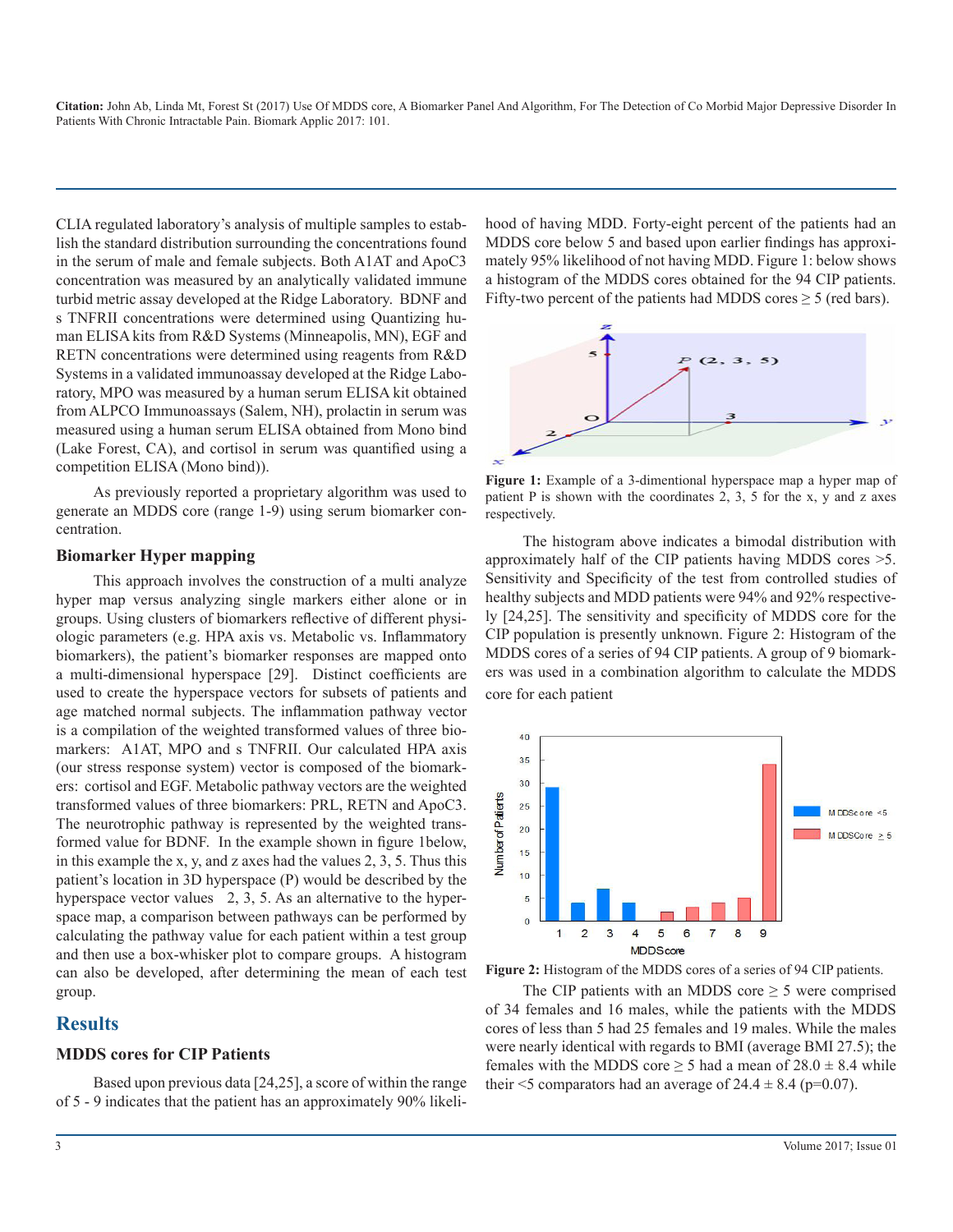#### **Hyperspace Mapping of CIP Patients:**

Figure 3 shows 3-dimensional hyperspace mapping (hyper maps) of the CIP patients segregated by whether they had a low or high probability of major depression using the MDDS core test. As would be expected we observed a wide distribution of patients within each subset based upon the diversity of individual patients and biomarker expression. Using the hyper

Mapping technique we were also able to characterize a vector for each biological pathway wherein its magnitude reflects the comparative activation.



**Figure 3:** Hyper maps of CIP patient and normal populations Using clusters of biomarkers reflective of different physiologic parameters (e.g. HPA axis vs. neurotrophin vs. inflammatory markers), the patient's biomarker responses are mapped onto a three-dimensional hyperspace. Visual inspection of the hyper map display can reveal distinctions between individual patients. 3 A is a hyper map of CIP patients and normal subjects using the neurotrophin vector as the y-axis. 3 B is the same patients sorted by MDDS core with the neurotrophin pathway vector as the y-axis. Panel 3C shows the same CIP patients using the metabolic pathway vector as the y-axis.

The comparison between the CIP patients with high and low MDDS core patients is shown in comparison to a series of healthy subjects without chronic pain. Figure 4



Figure 4: Box Whisker plots of weighted pathway values for individual CIP patients with MDDS cores  $\leq$  5 or  $\geq$  5 and control subjects. Mean values for the Inflammatory pathway was  $8.4 \pm 30.7$  vs  $13.2 \pm 41.6$  for  $\leq 5$  and  $\geq$ 5 respectively Similarly the HPA axis vectors were 1.7  $\pm$  2.4 and 72.2  $\pm$ 397.8.\* The neurotrophin pathway vectors were  $1.1 \pm 0.5$  and  $1.0 \pm 0.4$ while the metabolic pathway vectors were  $1.2 \pm 1.5$  and  $1.4 \pm 2$  for CIP patients with MDDS cores of  $\leq$ 5 and  $\geq$ 5 respectively. \* The high standard deviation is due to one patient with a high HPA value (2780).

#### **Pathway Vector Histogram of CIP Patients and Non-Pain Subjects**

**Figure 5** is a histogram which shows the individual pathway vector values calculated based upon the mean values determined for each test group as shown in figure 4. CIP patients with MDDS cores greater or equal to 5 had increased in the pathway vector values for both inflammation and the HPA axis our central stress response system.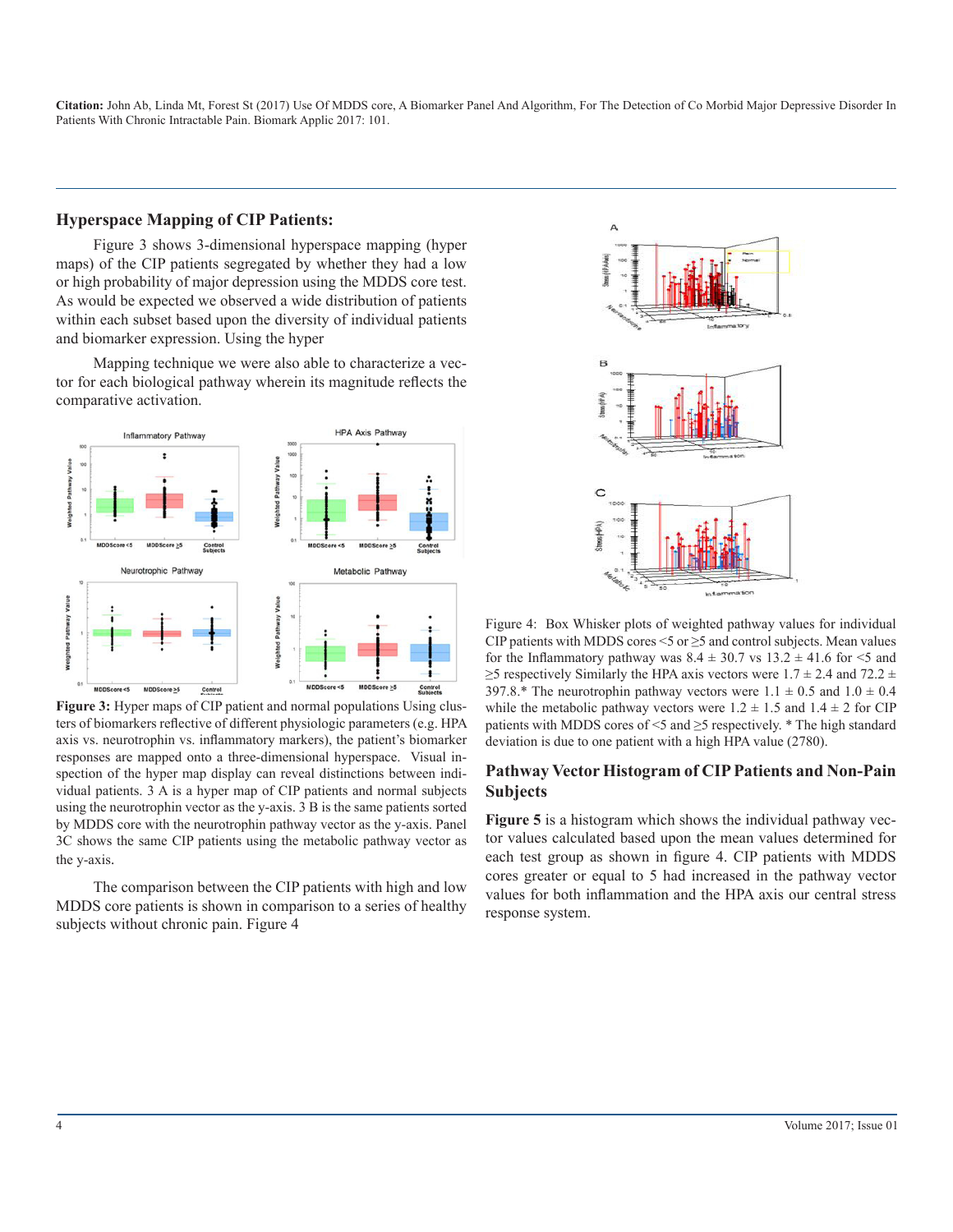

**Figure 5:** Pathway Vector Histogram Biomarker data was obtained for each patient and the vectors are the sums of the transformed biomarker data for non-pain subjects and the MDDS core  $\leq$  5 and  $\geq$  5 populations of CIP patients. Defined and validated coefficients were used to create the hyperspace vector values for each of the four pathways. The CIP patient's pathway vectors were compared to a series of healthy subjects (n=86) without chronic pain.

#### **Discussion**

MDDS core is a blood test which provides a score based upon the serum levels of biomarkers within the inflammatory, HPA axis, metabolic and neurotrophin pathways [24,25]. Our results indicate that the MDDS core test could segregate seemingly CIP patients into two groups. Approximately half of the seriously ill chronic pain patients in our study had MDDS cores  $\geq$  5 consistent with unipolar depression. This distribution is similar to controlled studies in the prevalence of depression in the general and primary care populations [30-32]. In particular, an estimated 30-54% of clinic-based chronic pain patients suffer from clinically established MDD at any given point [33] which is remarkable when these rates are compared with the prevalence of MDD in the general population. Kessler and colleagues [34] reported that the lifetime prevalence was 16.2% and 6.6% for 12-month prevalence in a large US population study.

We used hyper mapping to identify biological pathways that discriminated the two populations identified by MDDS core. While the technology uses the quantitation of each biomarker within the four pathways (Inflammatory, HPA, metabolic and neurotrophin), data collected on hundreds of samples resulted in pathway-specific weighted coefficients. These coefficients reflect the relative contribution of each of the markers to the magnitude of the vector in one direction. It is the plot of three pathway vectors that determines the position of an individual patient in space which can be useful in determining the course of treatment. By way of example, a high

inflammatory vector may indicate the need to treat for residual inflammation. As we continue to collect treatment outcome data on individual patients, we will eventually be able to use biomarker technology to better classify patients and select the appropriate treatment regimen.

Figure 5 summarized the pathway vector data for the high and low MDDS core populations and normal subjects. It is clear from the figure that the largest difference between the two populations resides in the inflammatory and the stress pathways. Normal subjects clearly had lower levels of inflammation than either of the CIP populations. The inflammatory pathway includes A1AT, MPO, and sTNFR2 biomarkers, as well as a gender contribution, of chronic as opposed to acute inflammation. The HPA axis biomarkers include the well-known "stress hormone" cortisol and the growth factor EGF, which is an activator of the HPA axis. One interesting observation was that the CIP population with an MDDS core less than 5 had a lower level of HPA activation than normal subjects. However, this patient population is treated with multiple therapeutics including chronic opioids which can influence the levels of hormones such as cortisol [11,35-37] and those within the metabolic group (e.g. prolactin and resist in [38,39].Regarding the neuro trophic pathway there was no significant difference in BDNF levels in the MDDS core group with  $\leq 5$  (26,502  $\pm$  7118) pg/m L) or those CIP patients with a score of  $\geq$  5 (27584  $\pm$  7144 pg/m L; p value =  $0.44$ ).

One major caveat is that this CIP patient population is composed of heavily-treated patients, whose regimens included commonly used analgesics, antidepressants and hormones. It is also true that the methodology used in this study measured levels at a single time point during treatment. Other studies are in progress to chart changes over time in patients treated with opioids and other drugs used in the treatment of chronic pain. Nonetheless these data suggest that MDDS core may be able to identify patients with a higher probability of co morbid MDD and the additional suffering that ensues. MDDS core and hyper mapping technology may also provide insight into the sub-classification of pain patients particularly those patients with residual inflammation and hormone abnormalities. In addition, we know that antidepressants are not mood elevators and can have significant side effects; one question we want to answer is whether MDDS core may be used to determine whether an individual patient may profit by inclusion of an antidepressant in their treatment regimen.

Lastly, in a large and diverse population of older adults with arthritis (mostly osteoarthritis) and co morbid depression, benefits of improved depression care extended beyond reduced depressive symptoms and included decreased pain as well as improved func-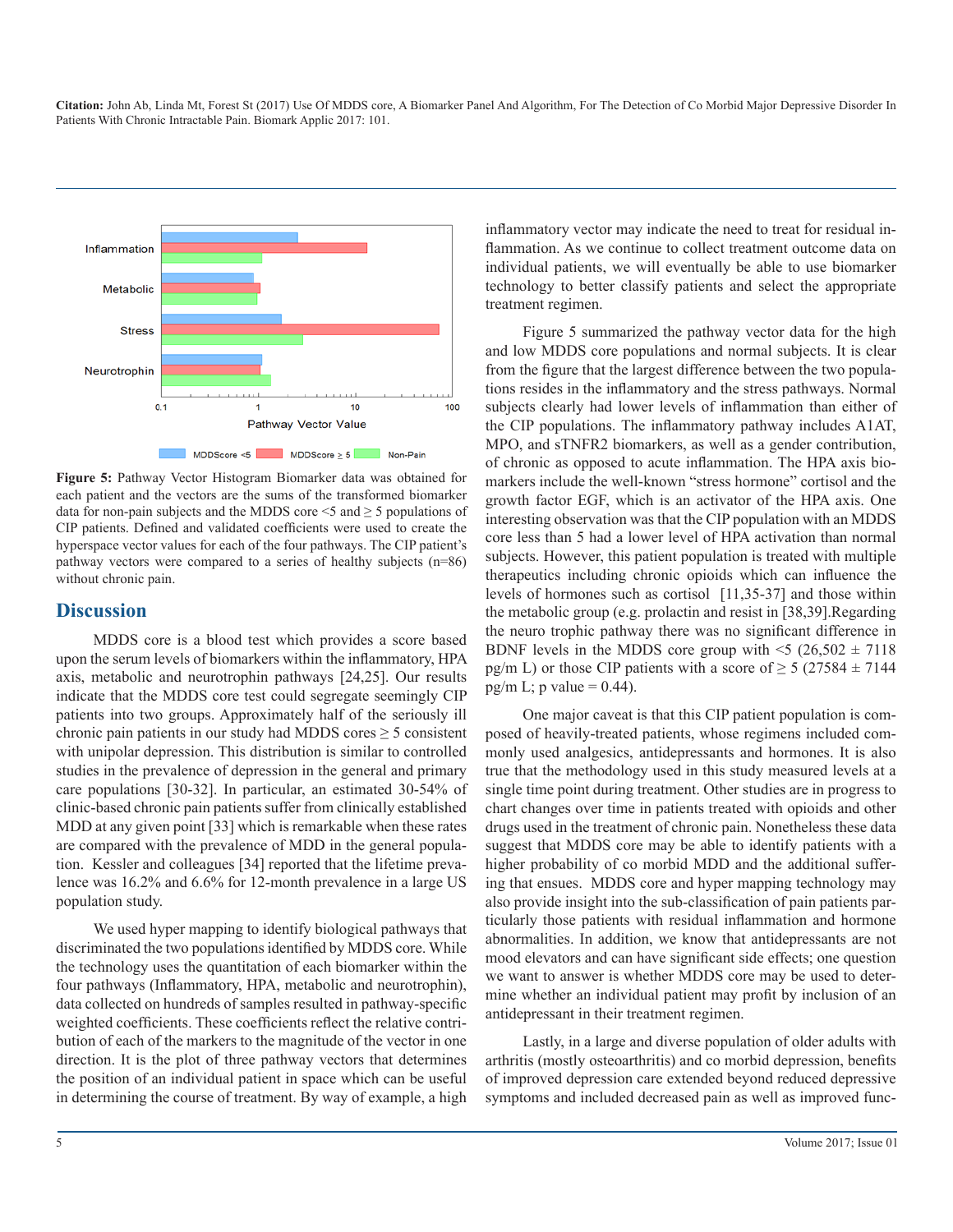tional status and quality of life [39]. In treating chronic pain the primary goals are to reduce or relieve pain and improve the patient's ability to return to normal daily function. Clearly the identification of co morbid pain and depression can provide a more direct path to the appropriate treatment.

#### **Acknowledgement**

We would like to acknowledge the support of Ridge Diagnostics who provided partial funding for this study. In addition, former colleagues at Ridge Diagnostics, who provided valuable discussions and critique. We acknowledge the excellent laboratory assistance of Ms. Laurie Rotchford MLS who performed most of the assays reported in this study.

#### **References**

- 1. [Clarke DM, Kissane DW, Trauer T, Smith GC \(2005\) Demoralization,](https://www.ncbi.nlm.nih.gov/pmc/articles/PMC1414748/)  an hedonia and grief in patients with severe physical illness. World [Psychiatry 4: 96.](https://www.ncbi.nlm.nih.gov/pmc/articles/PMC1414748/)
- 2. [Clarke DM, Minas IH, Stuart GW \(1991\) The prevalence of psychi](https://www.ncbi.nlm.nih.gov/pubmed/1845255)atric morbidity in general hospital patients. Aust N Zeal J Psychiatry [25:322-329.](https://www.ncbi.nlm.nih.gov/pubmed/1845255)
- 3. [Turk DC, Okifuji A, Scharff L \(1995\) chronic pain and depression: role](https://www.ncbi.nlm.nih.gov/pubmed/7644253)  of perceived impact and perceived control in different age cohorts. [Pain 61:93-101.](https://www.ncbi.nlm.nih.gov/pubmed/7644253)
- 4. [Lin EH, Katon W, Von Korff M, Tang L, Williams Jr JW, et al. \(2003\)](https://www.ncbi.nlm.nih.gov/pubmed/14612479) Effect of improving depression care on pain and functional outcomes [among older adults with arthritis: a randomized controlled trial. Jama](https://www.ncbi.nlm.nih.gov/pubmed/14612479)  [290: 2428-2429.](https://www.ncbi.nlm.nih.gov/pubmed/14612479)
- 5. [Beck DA, Koenig HG \(1996\) Minor depression: a review of the litera](http://journals.sagepub.com/doi/pdf/10.2190/AC30-P715-Y4TD-J7D2)ture. Int J Psychiatry Med 26:177-209.
- 6. [Kendler KS, Gardner CO \(1998\) Boundaries of major depression: an](https://www.ncbi.nlm.nih.gov/pubmed/9464194)  evaluation of DSM-IV criteria. Am J Psychiatry 155:172-177.
- 7. [Ilgen MA, Kleinberg F, Ignacio RV, Bohnert AS, Valenstein M, et al.](https://www.ncbi.nlm.nih.gov/pubmed/23699975)  (2013) Non cancer pain conditions and risk of suicide. JAMA psychia[try 70: 692-697.](https://www.ncbi.nlm.nih.gov/pubmed/23699975)
- 8. [Cheatle MD, Wasser T, Foster C, Olugbodi A, Bryan J \(2014\) Preva](https://www.ncbi.nlm.nih.gov/pubmed/24850117)lence of suicidal ideation in patients with chronic non-cancer pain re[ferred to a behaviorally based pain program. Pain physician 17: 359-](https://www.ncbi.nlm.nih.gov/pubmed/24850117) [367.](https://www.ncbi.nlm.nih.gov/pubmed/24850117)
- 9. [Racine M, Choinière M, Nielson WR \(2014\) Predictors of suicidal ide](https://www.ncbi.nlm.nih.gov/pubmed/23887336)ation in chronic pain patients: an exploratory study. The Clinical journal [of pain 30: 371-378.](https://www.ncbi.nlm.nih.gov/pubmed/23887336)
- 10. [Breivik H, Reme SE, Linton SJ \(2014\) High risk of depression and](http://www.scandinavianjournalpain.com/article/S1877-8860(13)00145-6/abstract)  suicide attempt among chronic pain patients: Always explore catastro[phizing and suicide thoughts when evaluating chronic pain patients.](http://www.scandinavianjournalpain.com/article/S1877-8860(13)00145-6/abstract)  [Scandinavian Journal of Pain 5:1-3.](http://www.scandinavianjournalpain.com/article/S1877-8860(13)00145-6/abstract)
- 11. [Tennant F, \(2015\) Hormone abnormalities in patients with severe and](https://www.ncbi.nlm.nih.gov/pubmed/25526230)  chronic pain who fail standard treatments. Postgraduate medicine [127: 1-4.](https://www.ncbi.nlm.nih.gov/pubmed/25526230)
- 12. [Tennant FS, Robinson D, Sagherian A, Seecof R \(1988\) Chronic opi](https://www.ncbi.nlm.nih.gov/pubmed/3136358)oid treatment of intractable non-malignant pain. NIDA Res Monogr 81: [174-180.](https://www.ncbi.nlm.nih.gov/pubmed/3136358)
- 13. [Tennant F \(2013\) The Physiologic Effects of Pain on the Endocrine](https://www.ncbi.nlm.nih.gov/pmc/articles/PMC4107914/)  System. Pain and Therapy 2:75-86.
- 14. [Ellis A, Bennett DL \(2013\) Neuroinflammation and the generation of](https://www.ncbi.nlm.nih.gov/pubmed/23794642)  neuropathic pain. Br J Anaesth 111: 26-37.
- 15. [Chang L, Munsaka SM, Kraft-Terry S, Ernst T \(2013\) Magnetic reso](https://www.ncbi.nlm.nih.gov/pubmed/23666436)nance spectroscopy to assess neuroinflammation and neuropathic [pain. Journal of Neuro immune Pharmacology 8:576-93.](https://www.ncbi.nlm.nih.gov/pubmed/23666436)
- 16. [Loggia ML, Chonde DB, Akeju O, Arabasz G, Catana C, et al. \(2015\)](https://www.ncbi.nlm.nih.gov/pubmed/25582579)  Evidence for brain glial activation in chronic pain patients. Brain [138:604-15.](https://www.ncbi.nlm.nih.gov/pubmed/25582579)
- 17. [Milligan ED, Watkins LR \(2009\) Pathological and protective roles of](https://www.ncbi.nlm.nih.gov/pubmed/19096368) glia in chronic pain. Nat Rev Neurosci 10: 23-36.
- 18. [Ji RR, BertaT, Nedergaard M \(2013\) Glia and pain: is chronic pain a](https://www.ncbi.nlm.nih.gov/pubmed/23792284)  glio pathy?. Pain154:S10-S28.
- 19. [Hains BC, Waxman SG \(2006\) Activated microglia contribute to the](https://www.ncbi.nlm.nih.gov/pubmed/16624951) maintenance of chronic pain after spinal cord injury. Journal of Neuro[science 26: 4308-4317.](https://www.ncbi.nlm.nih.gov/pubmed/16624951)
- 20. [Deleo JA, Tanga FY, Tawfik VL \(2004\) Neuro immune activation and](https://www.ncbi.nlm.nih.gov/pubmed/14987447) neuroinflammation in chronic pain and opioid tolerance/hyperalgesia. [The Neuroscientist 10:40-52.](https://www.ncbi.nlm.nih.gov/pubmed/14987447)
- 21. [Woolf CJ, Salter MW \(2000\) Neuronal plasticity: increasing the gain in](https://www.ncbi.nlm.nih.gov/pubmed/10846153) pain. Science 288:1765-1768[.](https://www.ncbi.nlm.nih.gov/pubmed/10846153)
- 22. [Pezet S, McMahon SB \(2006\) Neurotrophins: mediators and modula](https://www.ncbi.nlm.nih.gov/pubmed/16776595)[tors of pain. Annu Rev Neurosci 29:507-538.](https://www.ncbi.nlm.nih.gov/pubmed/14612479)
- 23. [Bjurstrom MF, Giron SE, Griffis CA \(2014\) Cerebrospinal fluid cytok](https://www.ncbi.nlm.nih.gov/labs/articles/25353056/)ines and neuro trophic factors in human chronic pain populations: a [comprehensive review. Pain Practice 16:183-203.](https://www.ncbi.nlm.nih.gov/labs/articles/25353056/)
- 24. [Papakostas GI, Shelton RC, Kinrys G, Henry ME, Bakow BR, et al.](http://journals.sagepub.com/doi/pdf/10.2190/AC30-P715-Y4TD-J7D2)  (2013) Assessment of a multi-assay, serum-based biological diagnos[tic test for major depressive disorder: a pilot and replication study. Mo](https://www.ncbi.nlm.nih.gov/pubmed/22158016)[lecular Psychiatry 18: 332-339.](https://www.ncbi.nlm.nih.gov/pubmed/22158016)
- 25. [Bilello JA, Thurmond LM, Smith KM, Pi B, Rubin R, et al. \(2015\) MDDS](https://www.ncbi.nlm.nih.gov/pubmed/25742207) core: confirmation of a blood test to aid in the diagnosis of major de[pressive disorder. The Journal of Clinical Psychiatry76: 199-206.](https://www.ncbi.nlm.nih.gov/pubmed/25742207)
- 26. [Kim YK, Na KS, Myint AM, Leonard BE \(2016\) The role of pro-inflam](https://www.ncbi.nlm.nih.gov/pubmed/26111720)matory cytokines in neuroinflammation, neuro genesis and the neuro [endocrine system in major depression. Prog Neuropsychopharmacol](https://www.ncbi.nlm.nih.gov/pubmed/26111720)  [Biol Psychiatry 64: 277-284.](https://www.ncbi.nlm.nih.gov/pubmed/26111720)
- 27. [Altar CA \(1999\) Neuro trophins and depression. Trends Pharmacol](https://www.ncbi.nlm.nih.gov/pubmed/10101965) Sci 20:59-62.
- 28. [Kroenke K, Spitzer RL, Williams JB \(2001\) The Phq-9. J Gen Intern](https://www.ncbi.nlm.nih.gov/pmc/articles/PMC1495268/)  [Med 16: 606-613.](http://www.scandinavianjournalpain.com/article/S1877-8860(13)00145-6/abstract)
- 29. [Bilello JA \(2016\) Seeking an objective diagnosis of depression. Bio](https://www.ncbi.nlm.nih.gov/pubmed/27415130)mark Med 10: 861-875.
- 30. [Bair MJ, Robinson RL, Katon W, Kroenke K \(2003\) Depression and](https://www.ncbi.nlm.nih.gov/pubmed/14609780)  [pain co morbidity: a literature review. Arch Intern Med 163: 2433-](https://www.ncbi.nlm.nih.gov/pubmed/25526230) [2445.](https://www.ncbi.nlm.nih.gov/pubmed/14609780)